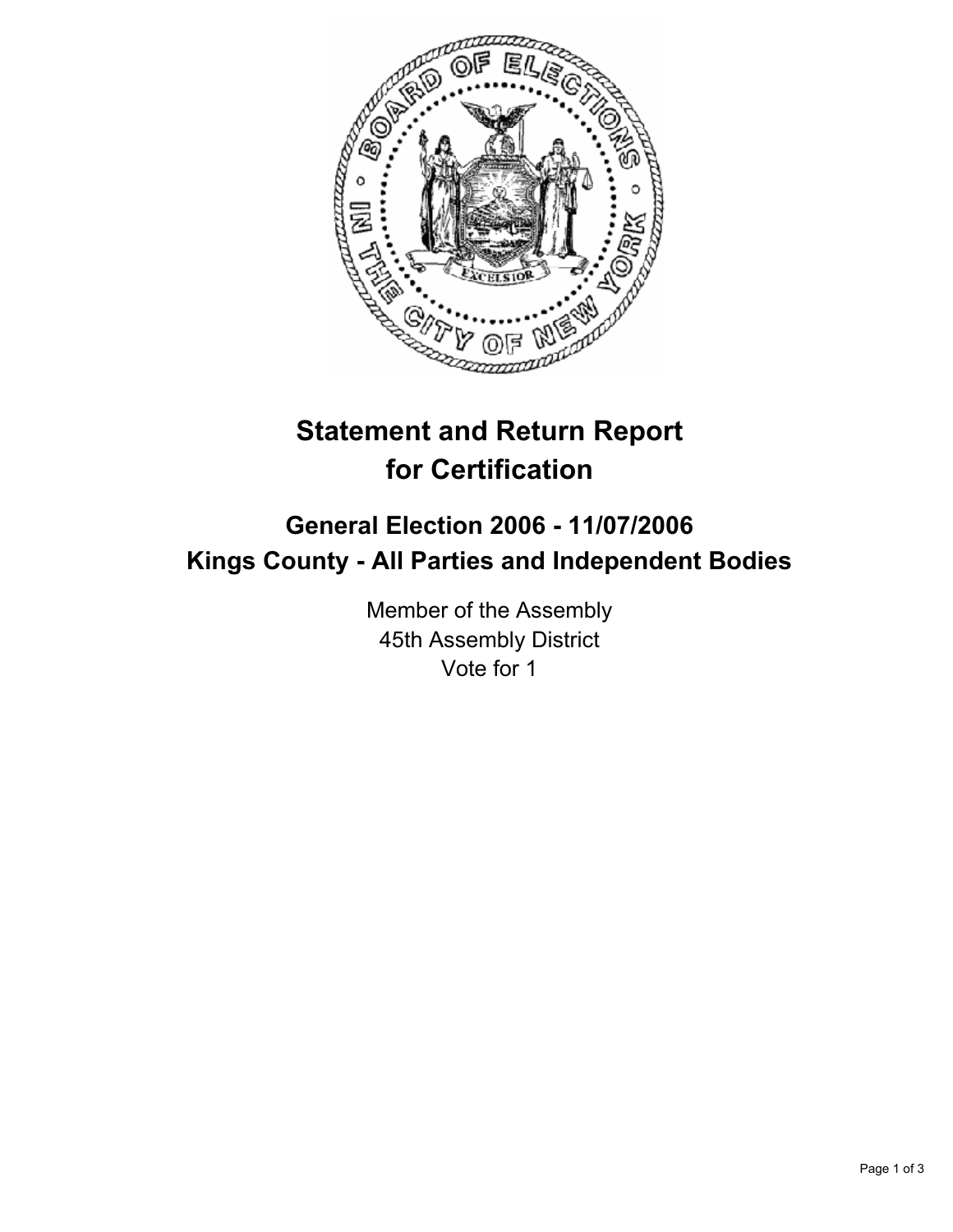

## **Assembly District 45**

| PUBLIC COUNTER                 | 14,026 |
|--------------------------------|--------|
| <b>EMERGENCY</b>               | 97     |
| ABSENTEE/MILITARY              | 399    |
| <b>AFFIDAVIT</b>               | 144    |
| <b>Total Ballots</b>           | 14,752 |
| STEVEN CYMBROWITZ (REPUBLICAN) | 3,914  |
| STEVEN CYMBROWITZ (DEMOCRATIC) | 8,453  |
| <b>Total Votes</b>             | 12,367 |
| Unrecorded                     | 2,385  |
|                                |        |